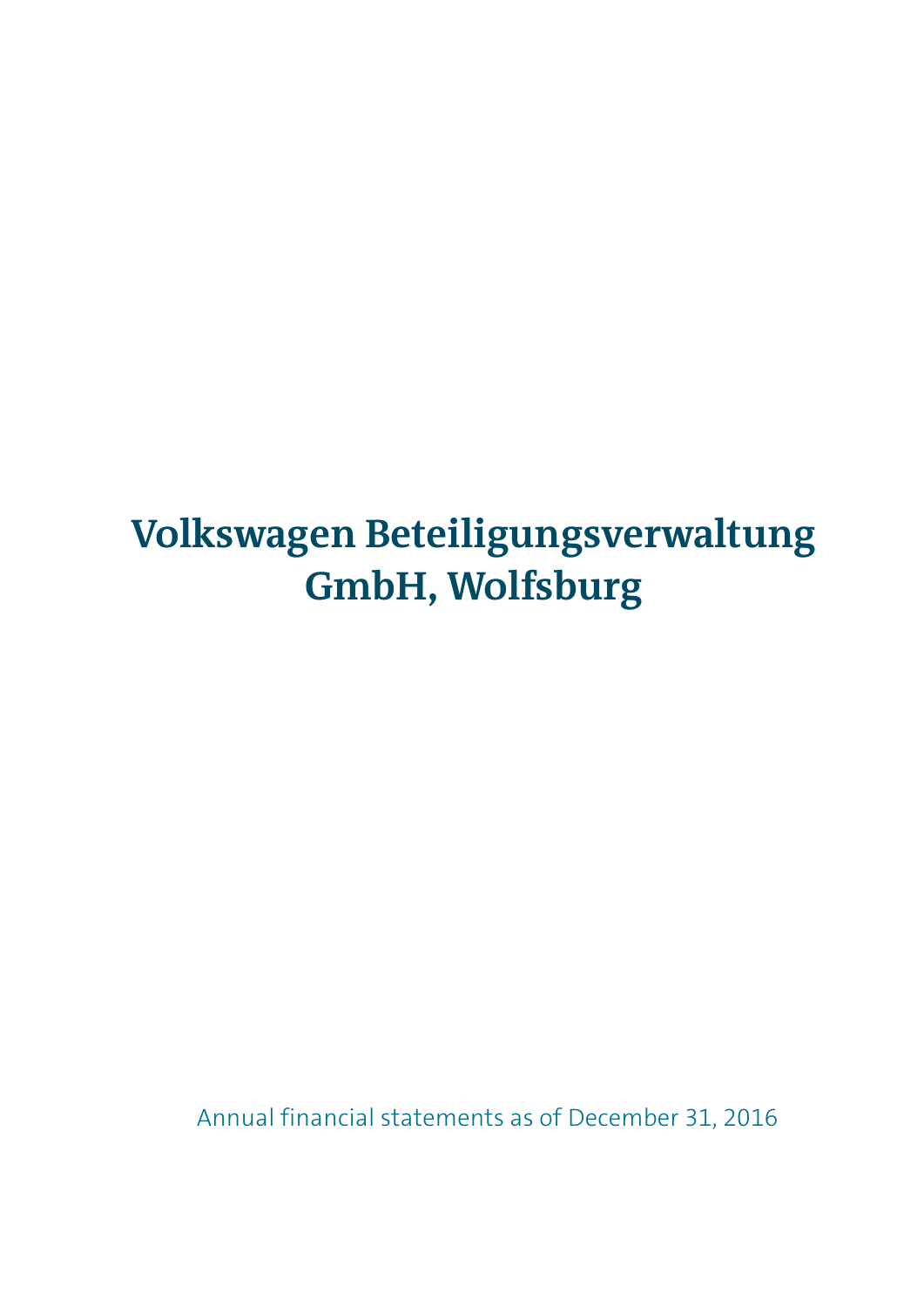### **Income Statement**

**of Volkswagen Beteiligungsverwaltung GmbH for the period December 16 to December 31, 2016**

| €                        | 2016     |
|--------------------------|----------|
| Other operating expenses | 1,000.00 |
| Net loss for the year    | 1,000.00 |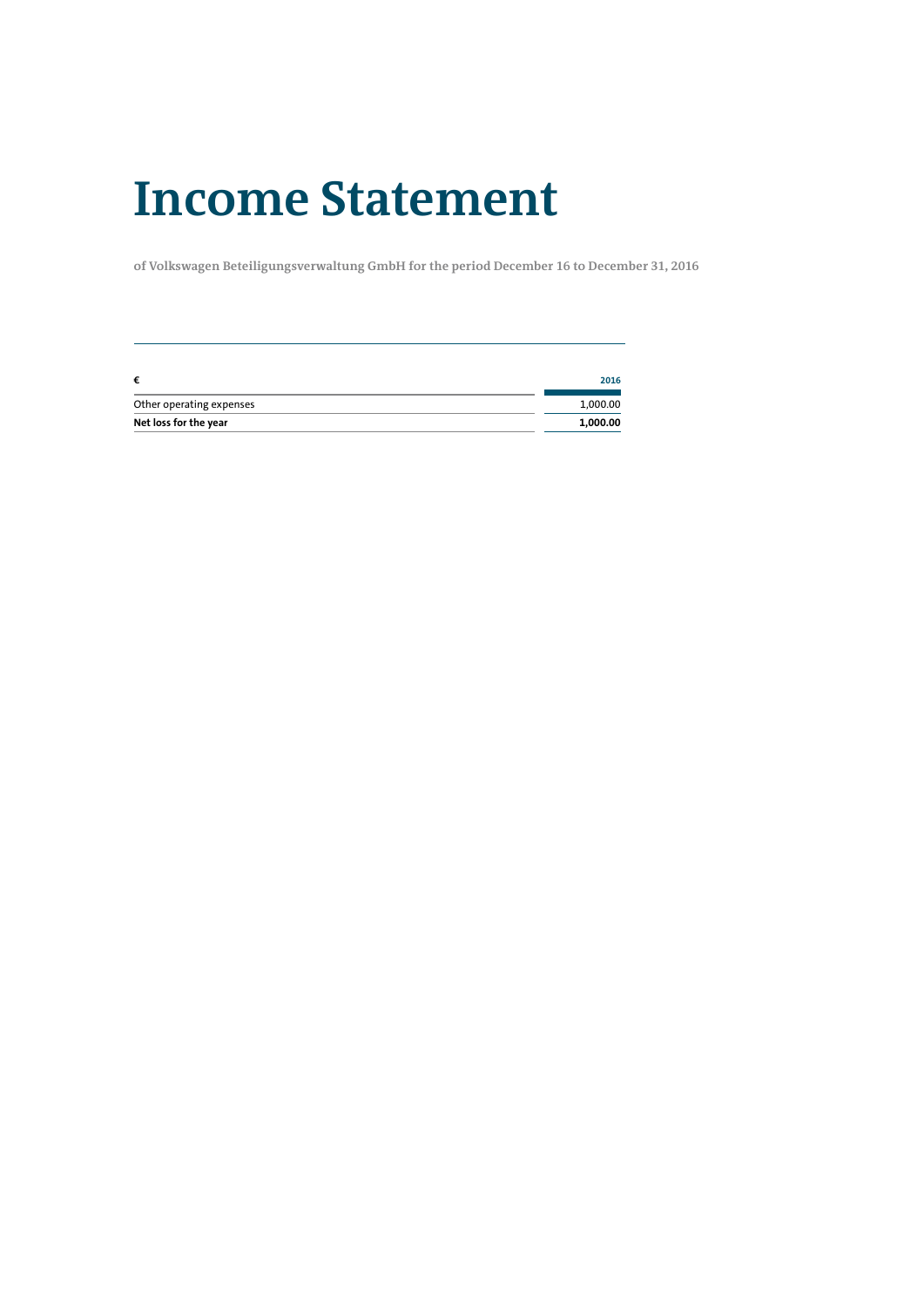## **Balance Sheet**

**of Volkswagen Beteiligungsverwaltung GmbH as of December 31, 2016**

| €                                |               | Dec. 16, 2016 |
|----------------------------------|---------------|---------------|
|                                  | Dec. 31, 2016 |               |
| Assets                           |               |               |
| A. Current assets                |               |               |
| Receivables and other assets     |               |               |
| 1. Receivables from shareholders | 0.00          | 25,000.00     |
| 2. Other assets                  | 25,000.00     | 0.00          |
| <b>Equity and Liabilities</b>    |               |               |
| A. Equity                        |               |               |
| Subscribed capital               | 25,000.00     | 25,000.00     |
| II. Net loss for the year        | 1,000.00      | 0.00          |
|                                  | 24,000.00     | 25,000.00     |
| <b>B. Provisions</b>             |               |               |
| Other provisions                 | 1,000.00      | 0.00          |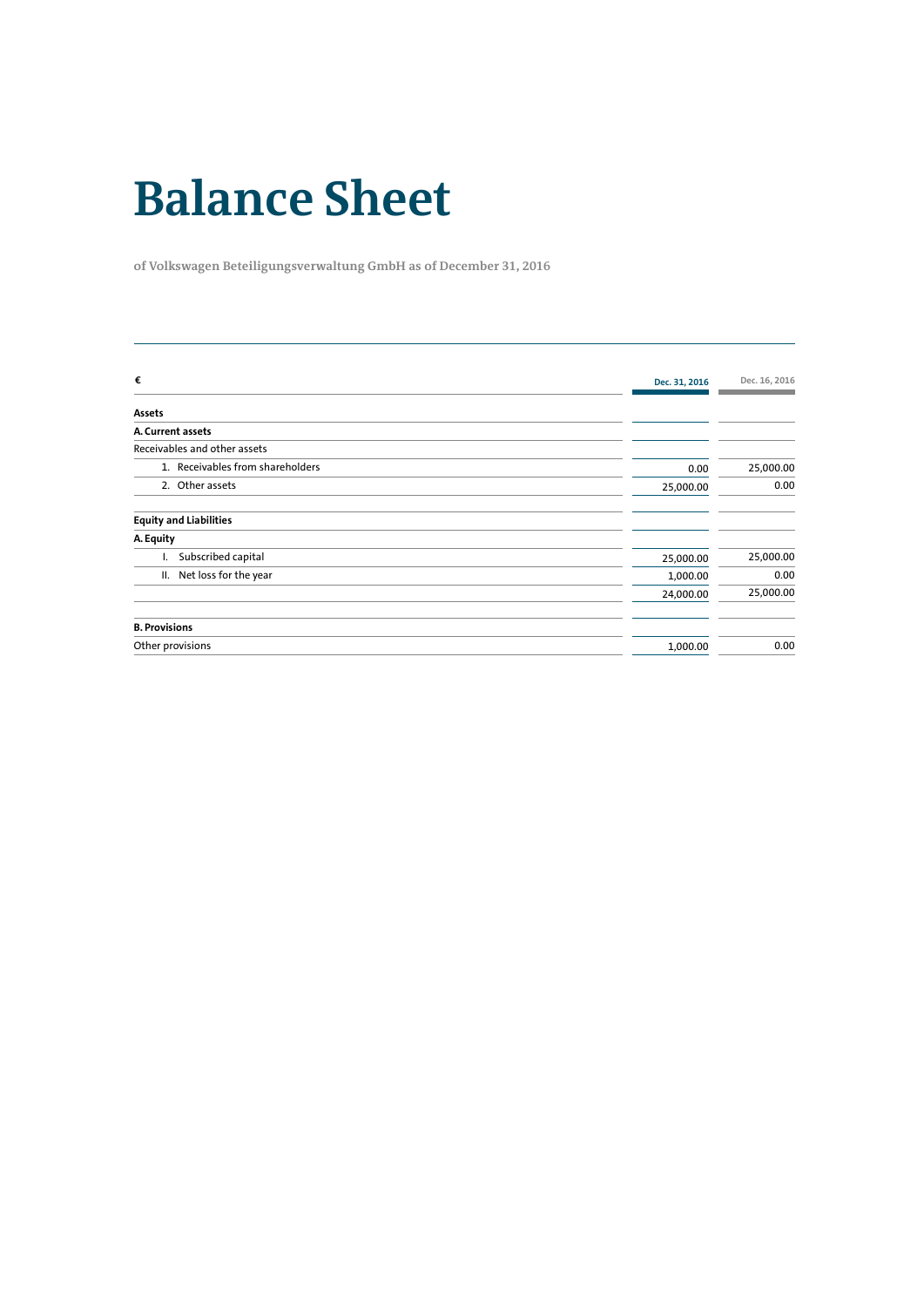# **Notes to the Financial Statements**

**of Volkswagen Beteiligungsverwaltung GmbH as of December 31, 2016**

#### Basis of presentation

Volkswagen Beteiligungsverwaltung GmbH is registered in the Commercial Register of the District Court of Braunschweig under HRB 206246.

As of December 31, 2016 reporting date, the company is a small corporation within the meaning of section 267(1) of the Handelsgesetzbuch (HGB – German Commercial Code).

The annual financial statements are prepared in accordance with the financial reporting framework for small corporations of the HGB, taking into account the Gesetz betreffend die Gesellschaften mit beschränkter Haftung (GmbHG – Limited Liability Companies Act).

The Company makes partially use of the size-related exemptions of sections 274a, 276 and 288(1) of the HGB.

The fiscal year corresponds to the calendar year. The company was founded on December 16, 2016. Therefore the short fiscal year corresponds to the period December 16 to December 31, 2016.

To enhance the clarity of presentation, supplementary notes required by the statutory provisions to be presented for items of the balance sheet and the income statement, as well as those supplementary notes that may be optionally presented in the balance sheet and the income statement respectively, have been presented mostly in the notes to the financial statements.

#### Accounting policies

The receivables and other assets are classified at full value and are carried at their nominal value.

The subscribed capital is stated at nominal value.

The provisions are stated at the amount which is required to be paid based on a reasonable commercial judgement.

#### Balance Sheet and Income Statement Disclosures

#### **(1) Receivables and other assets**

All receivables and other assets are due within one year.

#### **(2) Equity**

The subscribed capital of EUR 25,000.00 is registered in the commercial register and fully paid.

#### **(3) Other provisions**

Other provisions relate to provisions for outstanding invoices.